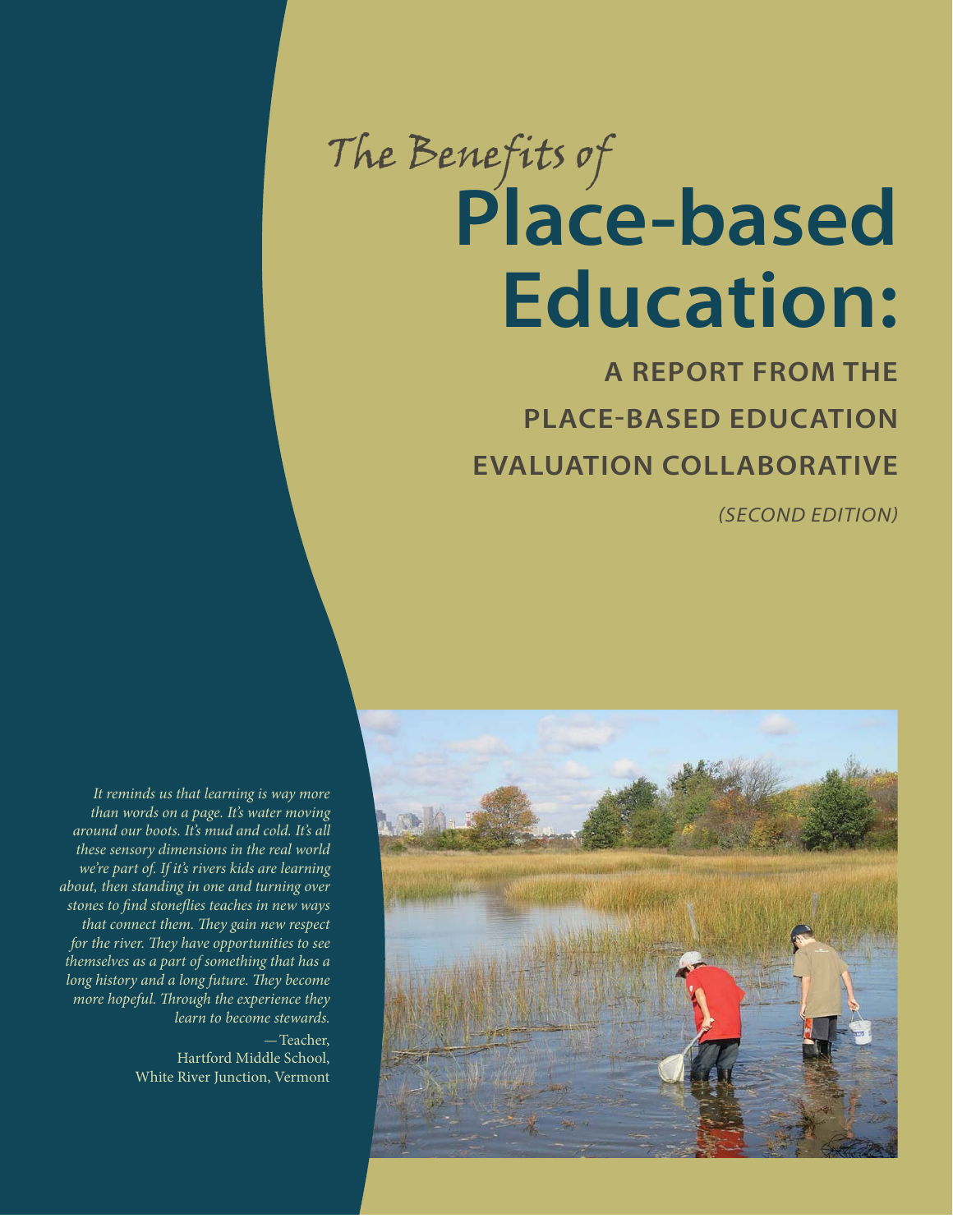## Place-based education

immerses students in local heritage, culture, ecology, landscapes, opportunities, and experiences as a foundation for the study of language arts, mathematics, social studies, science, and other subjects.

Place-based education encourages teachers and students to use the schoolyard, community, public lands, and other special places as resources, turning communities into classrooms.

Project-focused and inherently tailored by local people to local realities, place-based education is equally relevant in small towns and big cities, equally effective for kindergarteners and high school students.

The Place-based Education Evaluation Collaborative is undertaking a rigorous and ongoing evaluation process to gauge the effectiveness and outcomes of the place-based education model. Since forming in 2001, the Collaborative has instituted individual and crossprogram evaluations of **ten place-based education programs** representing more than **100 schools** (rural, suburban, and urban) covering twelve states. The body of evidence re#ects more than **1,000 adult interviews** or focus group participants; more than **250 student interviews**; more than **900 educator surveys**; more than **2,700 student surveys**; extensive document review; and dozens of on-site observations.

The findings are clear: place-based education fosters students' connection to place and creates vibrant partnerships between schools and communities. It boosts student achievement and improves environmental, social, and economic vitality.

In short, **place-based education helps students learn to take care of the world by understanding where they live and taking action in their own backyards and communities.**

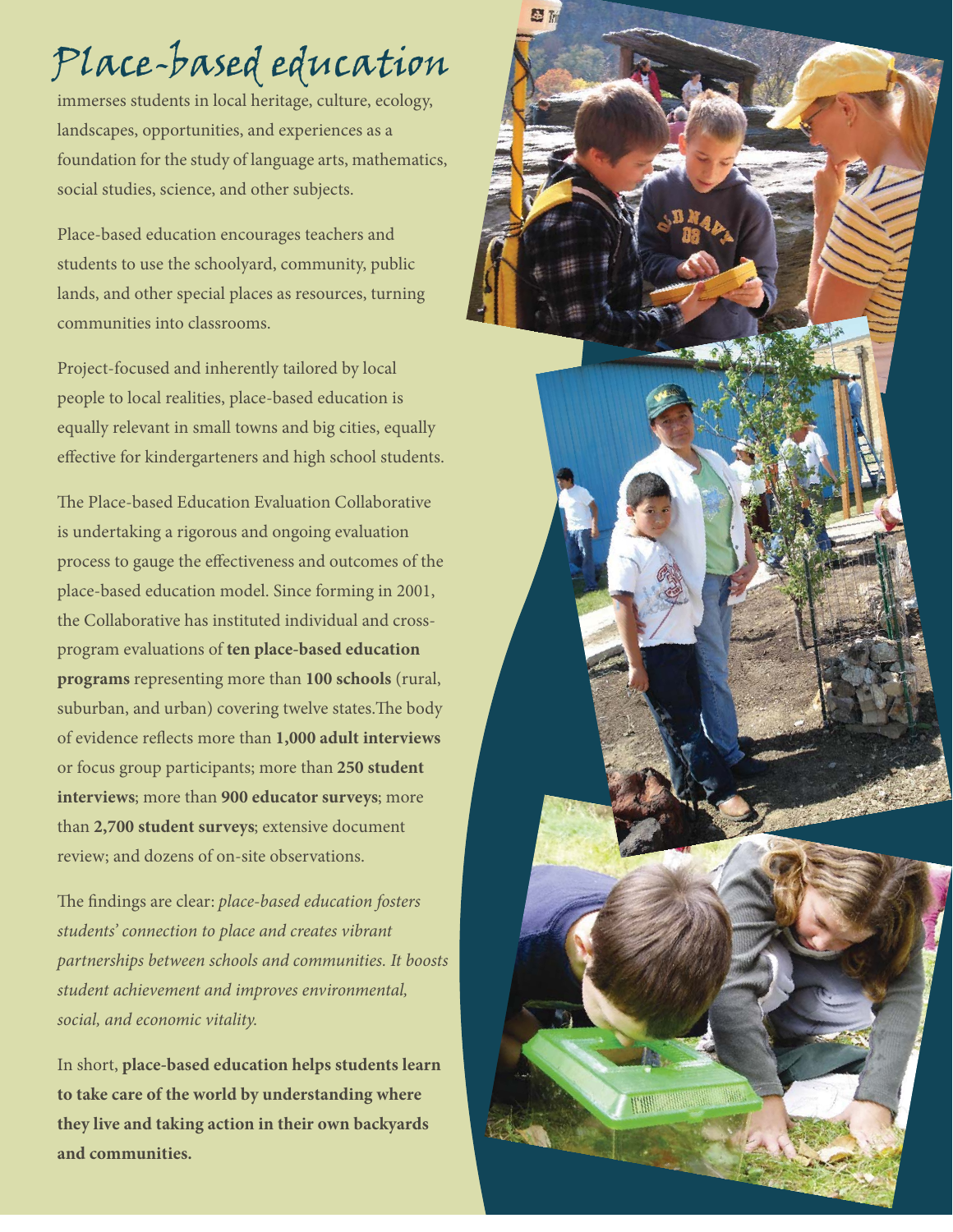# Place-based education:

#### **HELPS STUDENTS LEARN**

Ten studies from across the United States connect place-based education with academic achievement. (See www.PEECworks.org for a complete breakdown.) One study compared first-graders who had one and two years of work with a teacher who employed a strong, place-based education model. First-graders with more exposure to strong place-based education outperformed their peers on all measures analyzed. Educators at sites using place-based education models consistently report that their students have become increasingly engaged and enthusiastic about learning. "My kids were so excited about the things that they saw that I know they will look more and pay closer attention to our environment," said a teacher who participated in a place-based education program in Missouri. "Actually visiting the ecosystems helped them really understand the concepts that I was trying to get across."

The Beebe School in Malden, Massachusetts has used the place-based education model since 1999. Between 2002 and 2006, Beebe students have outpaced their peers in the school district on MCAS tests in math and science, suggesting a correlation between place based-education and academic performance.

During a teaching visit…I presented a lesson on soil science and erosion. I asked the group of students where erosion occurs. One bright student raised his hand and explained, 'it happens in the Badlands of South Dakota.' Much to my surprise, the students did not realize that erosion happens everywhere, including on the school campus. Using the tools of a scientist (our five senses) during a walk around the outdoor classroom, students quickly recognized several examples of erosion and become more excited to learn about soil properties…When learning becomes real and tangible, children are more interested and engaged in their own education. —Educator,

REAL School Gardens

I wanted to prove forestry could be taught without sacrificing math. Now my kids believe you can't learn about the forest without math. —Teacher, Forest for Every Classroom program

#### **INVITES STUDENTS TO BECOME ACTIVE CITIZENS**

The expedition to Thompson Island challenges students to rethink what they know about themselves and the world in which they live. For many it is the start of a new journey, for all it remains a memory that can last a lifetime. —Teacher, Mildred Avenue Public Middle School, Boston, Massachusetts

The Forest for Every Classroom program has built strong connections between schools and their communities, fostering opportunities for service-learning and stewardship. Participating teachers work with students on projects such as monitoring forest health, eradicating invasive plants, testing local water quality, mapping watersheds, and building and improving public trails. Through their involvement with these projects, students feel empowered to continue making positive contributions to their community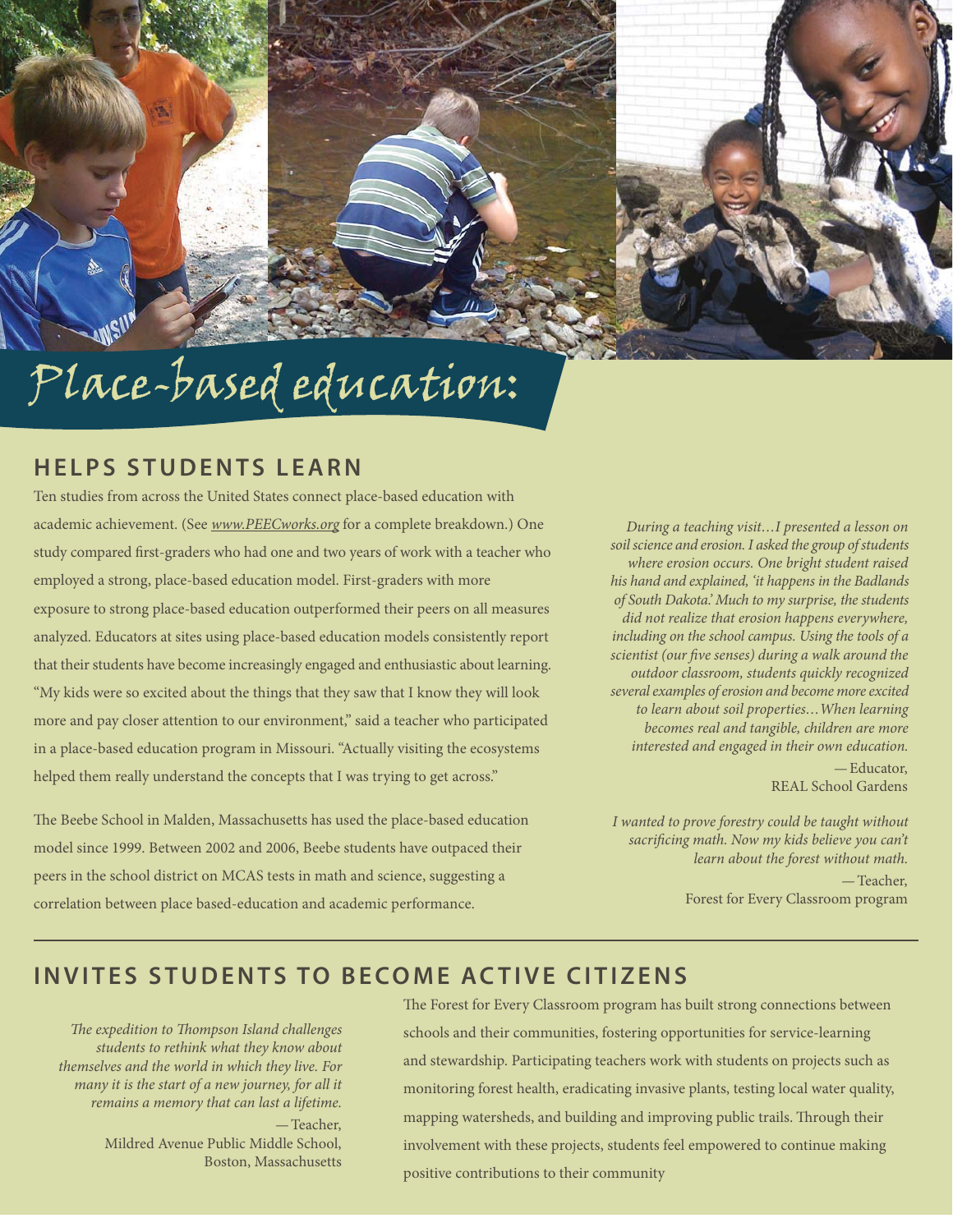### MAINE 2. **III FS**

#### **E N E R G I Z E S T E A C H E R S**

A second grade teacher at the Bernice A. Ray School in Hanover, New Hampshire, participated in a year-long professional development program to learn to use place-based education. Her project focused on integrating the 32-acre forest outside her classroom window into her classroom curriculum. She also gained confidence in her own leadership skills. Inspired and energized by her experience, she arranged for a summer workshop on place-based education for her fellow teachers. One result: The second-grade curriculum at the Ray School has been redesigned around using the local forest to teach science, math and even language arts. Students learn from the forest, and gain a deep understanding of and appreciation for their local landscape. The teacher described the extended impact of this place-based education experience: "[It] gave me the peers on a professional level outside my school to recharge and to update my knowledge and content. It was that link that gave me the push to get the science committee to commit to the outdoor-focused curriculum."

I've never worked so hard before in my life, but it has been so worth it. What these students are learning and doing is real. This is real education. I've always wanted to teach this way, but never took the time. —Teacher, Sustainability Academy at Lawrence Barnes, Sustainable Schools Project

Because of CO-SEED I'll never again be the same teacher…It's transformed my whole vision about how I teach my kids. It gave me the tools, it gave me the vision, it gave me the opportunity. The results are just phenomenal. Between writing and reading, the kids are hooked, and I will never teach the same again. —Teacher, Gilford Elementary School, New Hampshire, CO-SEED

#### **T R A N S F O R M S S C H O O L C U LT U R E**

[Our daughter] feels like she's in a special place… There's a real sense of 'we have a mission, we have a purpose, we enjoy ourselves. And what we do really means something, not just to ourselves, but to the world around us.' There's huge pride [in the students] and in parents as well. —Parent

The days of sitting in the classroom are done... When [the weather] gets nice, now teachers don't say 'Can I go outside?' They say to me 'I'm going outside.' —Principal, Dennis C. Haley Elementary, Boston, Massachusetts, CO-SEED

Three years of a formal place-based education program have helped to make the Dennis C. Haley Elementary School, a public school on a busy highway in Roslindale, Massachusetts, a different place. The schoolyard and a local nature center have become outdoor extensions of Haley's classrooms. Children grow gardens, explore a mini-wetland, categorize and analyze insects, track weather stations and write detailed reports on their findings. Students, said one Haley teacher, are "more motivated, asking better, more critical questions" and "see[ing] themselves as scientists, observers, and they see that as an important, important thing." Parent involvement at Haley has increased. Students and teachers report a new enthusiasm for teaching and learning science. Haley has gone from being under-enrolled to being a "top choice," model environmental school—with all available slots filled by students whose families indicated Haley as their top or second choice school in Boston. Collaboration among teachers has increased. New teachers embrace the place-based education ideals, because those ideas have become an integral part of the school's culture.

"I think the [place-based education] mentality is really part of our identity," said one Haley teacher. "It's who we are."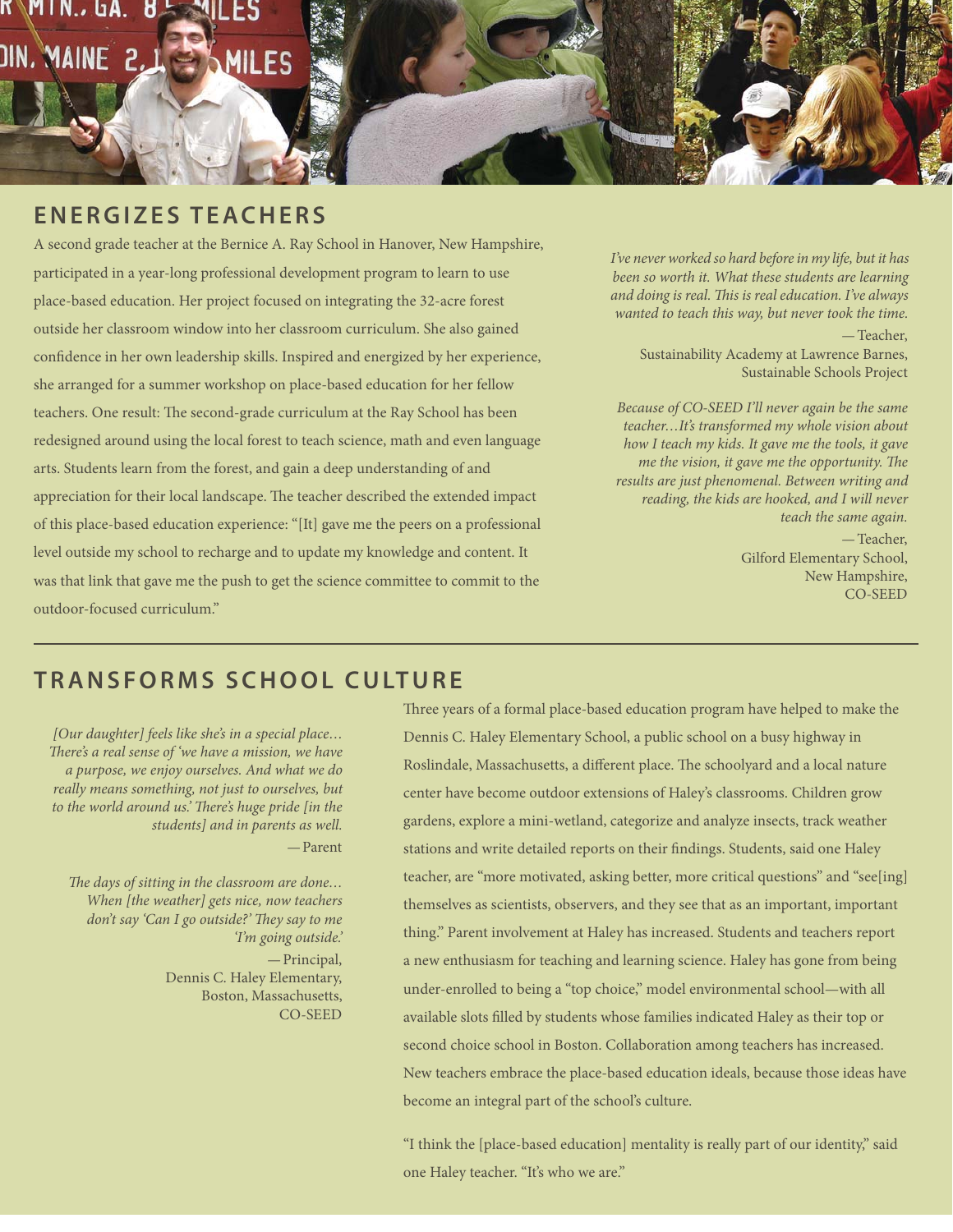

#### **CONNECTS SCHOOLS AND COMMUNITIES**

The Sustainability Academy at Lawrence Barnes is the country's first sustainabilitythemed magnet school. Launched in 2009, the school is a partnership between Shelburne Farms and the Burlington School District. The Kindergarten through fifth-grade students, teachers, their families, and community partners are committed to shared learning to improve the quality of life for all—economically, socially, environmentally—now and for future generations. Students are working in collaboration with city officials, non-profits, and higher educational institutions to make the connection between human and environmental health and wellbeing. The students engage in service-learning projects that develop their skills as active citizens affecting change beyond their school walls. Recently they approached the school board after discovering that some school buildings were not handicap accessible and lobbied for equal access to education. Their voices were heard and the district installed ramps so that all children can access the building through the front door. Students from this low-income, urban neighborhood have been referred to as "the future of city government."

This is democracy at work! You students brought your recommendations to your elected officials and they listened to you and responded. Congratulations! What's next?

> —Mayor, Burlington,Vermont

This is ideal 21st century education with integrated curriculum, global and local connections, and civic engagement. —Parent of Sustainable Schools Project participant

#### **ENCOURAGES STUDENTS TO BECOME ENVIRONMENTAL STEWARDS**

I know our students are walking away from the seventh grade experience having a deep appreciation for their own environment and the intrinsic value of the public lands for all. They understand our responsibility to be stewards of our land, and not just users of it. —Teacher, Forest for Every Classroom program

[Place-based educaton] has complemented and supported our children's project to reduce erosion in our playground stream garden and to restore native riparian flora to what was an asphalt play surface next to a chain link fence.

> —Teacher, The College School, Webster Groves, Missouri

A group of special-education students from Greenville, Maine has organized a field research team to study the 100-Mile Wilderness, a segment of the Appalachian Trail. These students are producing signage and brochures for trail users, and will be hiking the 100-Mile Wilderness in sections over the course of a year. They were inspired to become Appalachian Trail stewards after their teacher attended a Trail to Every Classroom Summer Institute, a week-long course intended to encourage teachers to use the trail as a resource both in and out of their classrooms.

Litzsinger Road Ecology Center, near St. Louis, Missouri, gives visiting teachers and students the opportunity to experience and study a rich variety of native habitats including bottomland forest, restored prairie, and an urban creek. Some participating schools take their field studies to another level. At New City School, students are encouraged to put their knowledge to work outside the classroom. A band of fourth- through sixth-graders has been putting that expertise and passion to work as "River Kids." The after-school group has conducted a detailed river conservation study, participated in stream clean-ups and re-vegetation projects, and continues to act as effective public advocates for river conservation.